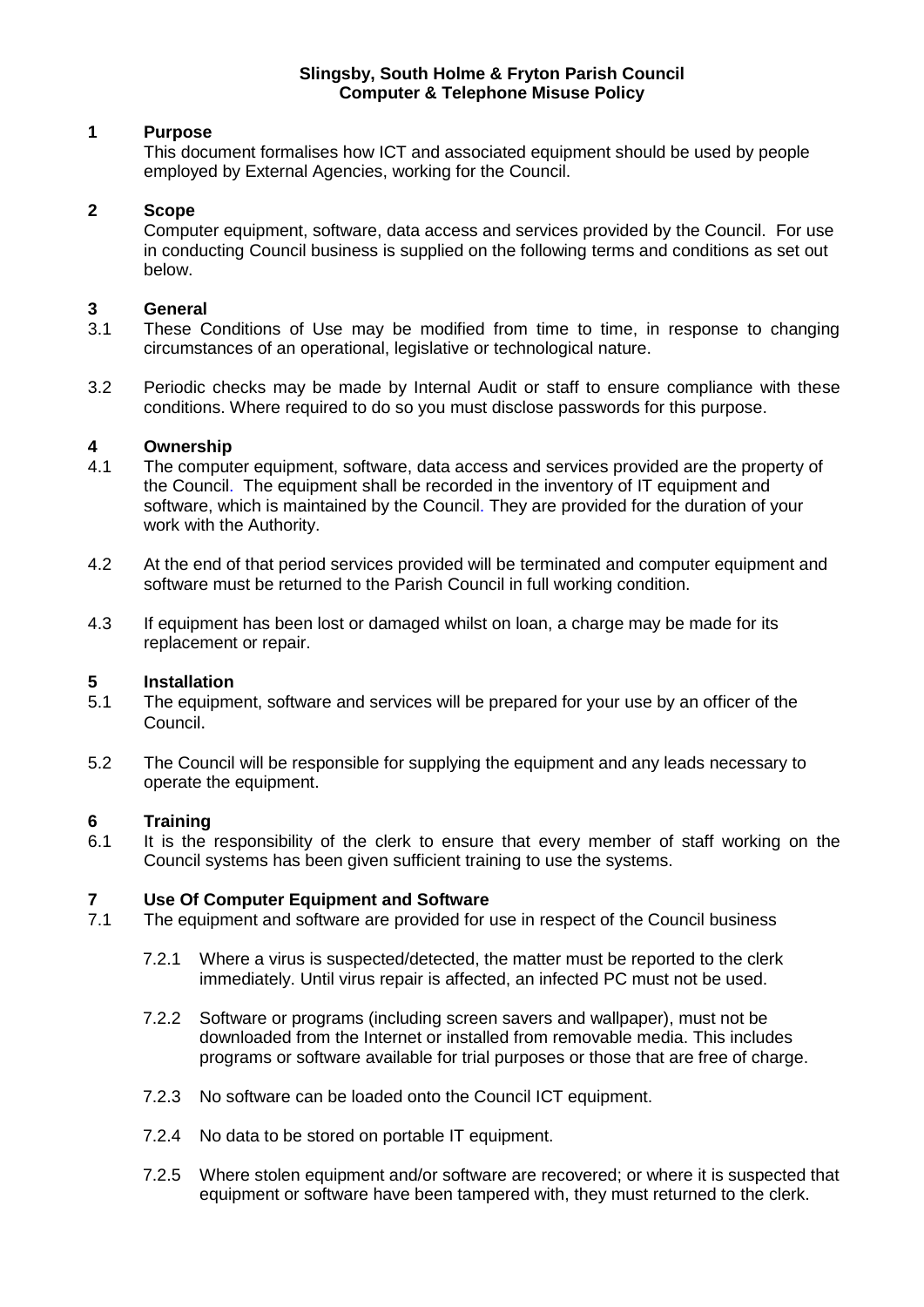# **8 Risk Management And Insurance**

- 8.1 As part of its risk management and risk financing arrangements, the Council maintains insurance on the equipment provided to you, including cover against the perils of theft, accidental damage, malicious damage and fire.
- 8.2 All computer equipment must be secured from theft or unauthorised use as far as is practical.
- 8.3 If you travel with a laptop or other equipment, it should not be left in an unattended vehicle unless there is no other option, in which case it should be secured out of sight in the boot. There is no insurance cover for losses arising from unlocked vehicles, hotel rooms or other unsecured situations. Therefore, you should be especially careful when taking a laptop away from Council offices, as you will be liable for any such loss.
- 8.4 Any loss of, or damage to, the equipment should be reported as soon as possible to the clerk in the first instance and any criminal damage should be reported to the Police.

# **9 Internet Access and Electronic Mail**

- 9.1 Internet access, electronic mail, electronic diaries and associated services may be made available for your use, if required in connection with Council business.
- 9.2 The policy for Acceptable use of the Internet must be adhered to at all times.
- 9.3 If required, email will be provided using the corporate email service. You will be provided with an official Council electronic mail address. You are requested to monitor and manage your electronic mail and calendar on a regular basis, preferably daily.
- 9.4 While the corporate electronic mail system is provided primarily for official business, personal use is permitted provided it complies with the Council's policies and guidelines, and such use does not hamper or conflict with official business.
- 9.5 In accordance with the Telecommunications (lawful business practice) Interception of communications regulations, the Council may lawfully view and monitor all email created, sent, forwarded, received or saved on the corporate email system without prior notice, and reserves the right to do so. You are therefore advised to think carefully before the facilities provided are used to communicate personal or sensitive information. The nature and content of electronic mail should be considered carefully and treated in the same way you would conventional mail.
- 9.6 The Council may also lawfully view and monitor all internet access, and reserves the right to do so.
- 9.7 You are reminded that Council facilities may only be used for lawful purposes. Viewing or transmission of any material which may be regarded as offensive or in violation of any UK law or legislation is not permitted. Such material may include copyright material, material judged to be threatening, pornographic, obscene or sexually explicit and material protected by trade secret.

# **10 Probity**

- 10.1 All officers and members are reminded that you are bound by the National Code of Local Government Conduct and that the general principles contained within the Code also apply to specific instances, such as the use of the Internet, Intranet or e-mail. You should ensure that your conduct accords with the requirements of the National Code and that of the Council's Code of Conduct. Other people who work in council offices will be expected to act in a manner that complies with these codes.
- 10.2 Any allegations of breach of the Code will be referred to the Head of Service for investigation.

# **11 Support**

11.1 Any computer equipment or software problems which occur should be reported to the clerk.